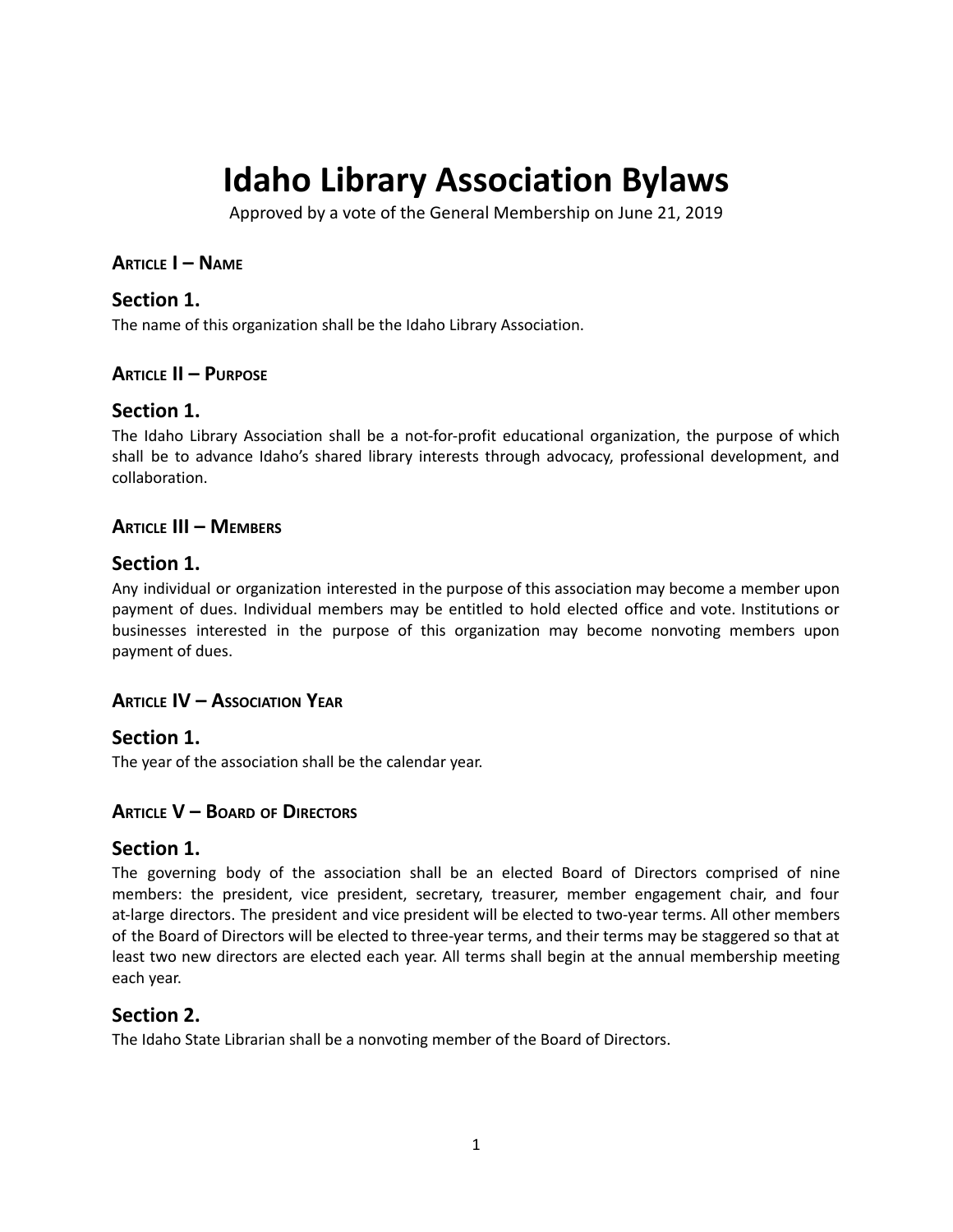# **Section 3.**

The Board of Directors may adopt, implement, and enforce strategic plans, policies and budgets for the association and coordinate all activities of the association.

# **Section 4.**

The decision of the Board of Directors shall be final in all matters, but any decision or action of the Board of Directors may be changed or overturned by the vote of three-quarters of the association members in attendance at any duly constituted association business meeting at which a one-fourth of the membership is present.

## **Section 5.**

The Board of Directors may hold a minimum of four meetings a year. Meetings may be called by the president or by any three members of the board. Five voting members of the board may constitute a quorum.

## **Section 6.**

The Board of Directors may transact business by mail or electronically at the discretion of the president.

# **Section 7.**

Any member of the Board of Directors, except for the Officers, may be removed for cause by a vote of three-quarters of the members present at a Board of Directors meeting where a quorum is present. Any officer of the Board of Directors may be removed for cause by a vote of three-quarters present at a duly constituted membership meeting.

- A. A member of the Board of Directors may resign by submitting a letter of resignation to the president.
- B. A vacancy may be declared for any board member who is absent without cause from two regular board meetings in the period of one year.
- C. A vacancy of the Board of Directors may be filled by an interim appointment by the president, with the approval of the Board of Directors and may serve the remainder of the unexpired term.

# **ARTICLE VI – OFFICERS**

## **Section 1.**

The officers of the association shall be the president, vice president, secretary, treasurer, and member engagement chair. Together, they shall form the Executive Committee.

# **Section 2.**

Upon the resignation, removal, or incapacitation of the president, the vice president may assume the duties of the president.

# **Section 3.**

#### **Duties of Officers**

A. The president may preside at all meetings of the Board of Directors and may chair all meetings of the association membership. The president may serve as the principal spokesperson for the association and serve as the second signer for association bank accounts.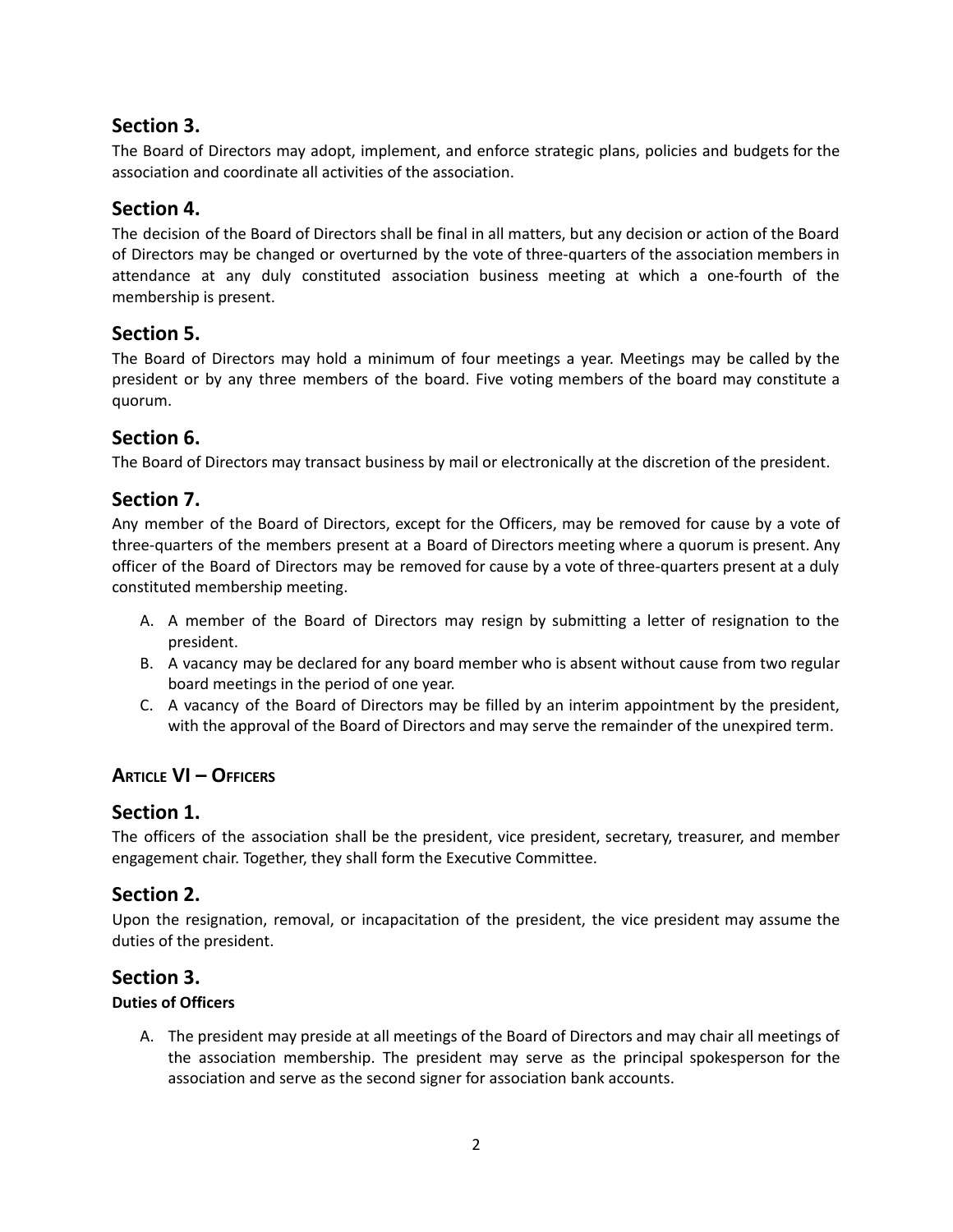- B. The vice president may serve on the Board of Directors and assume the duties of the president in the absence of the president. The vice president may chair the Steering Committee; may call for a financial review within 30 days after a change of treasurer; and may be responsible for the performance of special duties as assigned by the president or Board of Directors.
- C. The secretary may assemble and edit the minutes of all meetings; may handle correspondence of the association; and may keep record of the work of the organization.
- D. The treasurer may oversee all financial activities of the association; may serve as chair of the Finance Committee; and may arrange an audit and send a report to the Internal Revenue Service following the close of the fiscal year. The treasurer will submit a written report covering finances at the annual business meeting of the association, at Board of Directors meetings, and at the close of their terms of office. The outgoing treasurer shall transfer the books and turn them over to their successor within thirty days after the expiration of their term.
- E. The member engagement chair is responsible for representing the interests of all members of the association as a voting member of the Board of Directors and Executive Committee. The member engagement chair serves as a liaison between the Board of Directors and the membership, particularly the Division and Interest Roundtables, and works to increase member engagement in the organization both fiscally and by actively recruiting new members and volunteers.

## **ARTICLE VII – GOVERNANCE COMMITTEES**

## **Section 1.**

The Executive Committee will consist of the officers.

- A. The Executive Committee may oversee the implementation of association policies and plans and the conduct of association activities during the intervals between meetings of the Board of Directors.
- B. The Executive Committee may assign duties and responsibilities to association committees and members consistent with adopted plans and budgets.
- C. The Executive Committee may not assume the planning, budgeting, or policy-making responsibilities of the Board of Directors.

# **Section 2.**

The Board Development Committee shall be chaired by the secretary and the member engagement chair shall be a standing member of the committee, along with at least three other members.

A. The Board Development Committee shall be responsible for maintaining records of the organization, nominating officers to elected office, conducting elections, and onboarding new Board members.

# **Section 3.**

The Finance Committee shall be chaired by the treasurer and assists in monitoring budgets and maintaining the financial health of the association.

## **Section 4.**

The Member Engagement Committee shall be led by the member engagement chair and is responsible for recruiting new members to the association and promoting active participation from current members.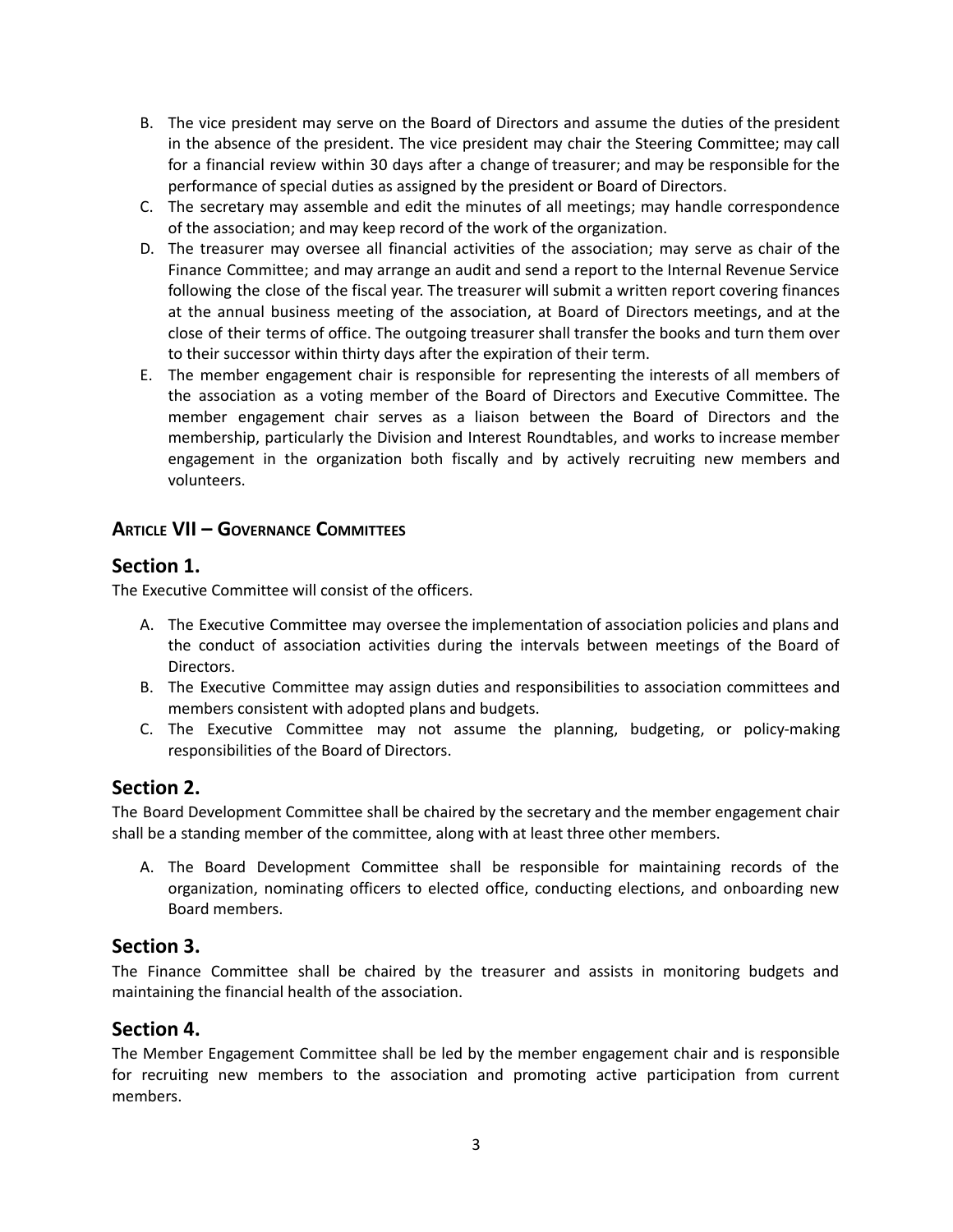A. Division and Special Interest Roundtables shall be subcommittees of the Member Engagement Committee.

## **Section 5.**

The Steering Committee shall be chaired by the vice president.

- A. The Steering Committee may oversee the work of the operational committees of the organization.
- B. Operational Committees include, and are not limited to, the following: Awards and Scholarships; Communications; Conferences and Events; Intellectual Freedom; Legislative; Member Engagement, and Presidents' Resource Committee.
- C. The Steering Committee may assign duties and responsibilities to association committees and members consistent with adopted plans and budgets.
- D. The Steering Committee may not assume the planning, budgeting, or policy-making responsibilities of the Board of Directors.

## **ARTICLE VIII – NOMINATION AND ELECTIONS**

## **Section 1.**

Elections for all association-wide, membership-elected positions, both officers and at-large members, shall be by mail or electronic ballot.

## **Section 2.**

The Board Development Committee will solicit interested association members to run for open positions. The secretary shall chair the Board Development Committee and the member engagement chair shall be a member of the Board Development Committee.

## **Section 3.**

The Board Development Committee shall seek the best qualified candidates from the association membership and shall address the issue of under-represented groups in the leadership of the association in the formulation of the ballot.

## **Section 4.**

Individual members may submit a request for their names to appear on the association ballot for any office being elected during the current election cycle. The call for nominations shall take place in May and elections in June.

- A. The Board Development Committee shall conduct the elections of the officers and members of the Board of Directors.
- B. The Secretary shall prepare a ballot for each elective office as required. Candidates shall be members in good standing. The ballot shall contain provision for write-in votes for each office.
- C. Candidates receiving the largest number of votes cast for each office shall be declared elected.
- D. In the event of a tie vote for any officer position, after careful recount, the successful candidate may be determined by a coin toss.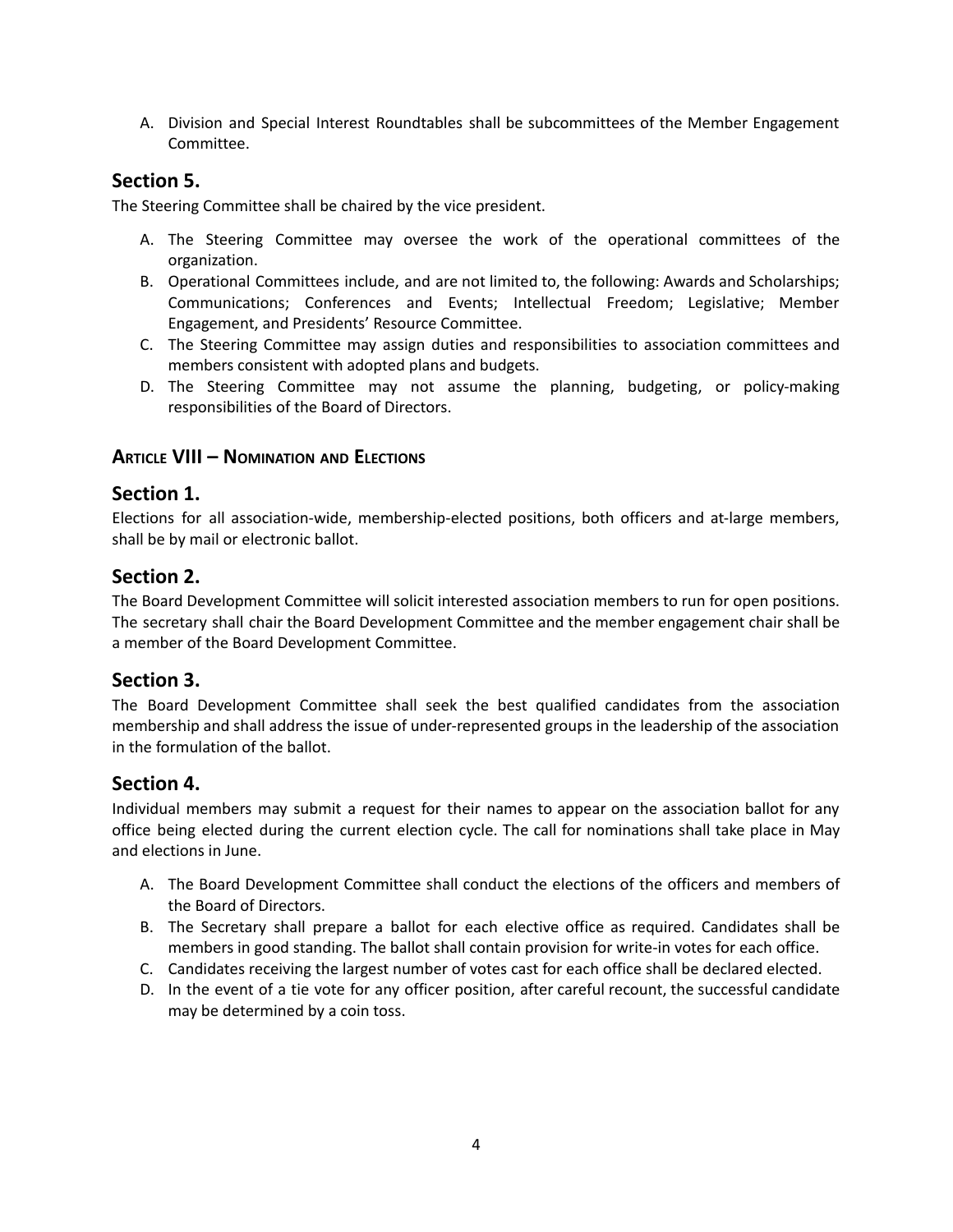# **ARTICLE IX – MEETINGS**

# **Section 1.**

There shall be an annual business meeting of the association at its annual conference or at another time and place determined by the Board of Directors.

## **Section 2.**

Ten percent of the individual membership of the association may constitute a quorum.

## **ARTICLE X – MEMBERSHIP DUES**

## **Section 1.**

The categories of and dues for association personal and nonvoting members may be determined by the Board of Directors.

## **Section 2.**

The membership year shall be a rolling 12 months from the date of payment.

## **Section 3.**

Membership shall cease when dues are forty-five days in arrears.

## **ARTICLE XI – MANAGEMENT**

## **Section 1.**

The Board of Directors, through its development of plans and policies for the association, may determine the allocation of management responsibilities and tasks.

## **Section 2.**

The president, with the approval of the Board of Directors, may appoint teams of members, committees, and task forces, or utilize any other appropriate management concept, in order to effectively accomplish the mission of the organization.

A. The president, with the approval of the Board of Directors, may discontinue management assignments, or to disband or reorganize any team, committee, or task force, as necessary for the effective accomplishment of the association's mission.

## **Section 3.**

The Board of Directors, through its allocation of funding in the annual budgeting process, may determine the resources to be available to various individuals and groups involved in the management of the association.

## **Section 4.**

The Board of Directors may create, adopt, and maintain a manual of policies and procedures for management activities.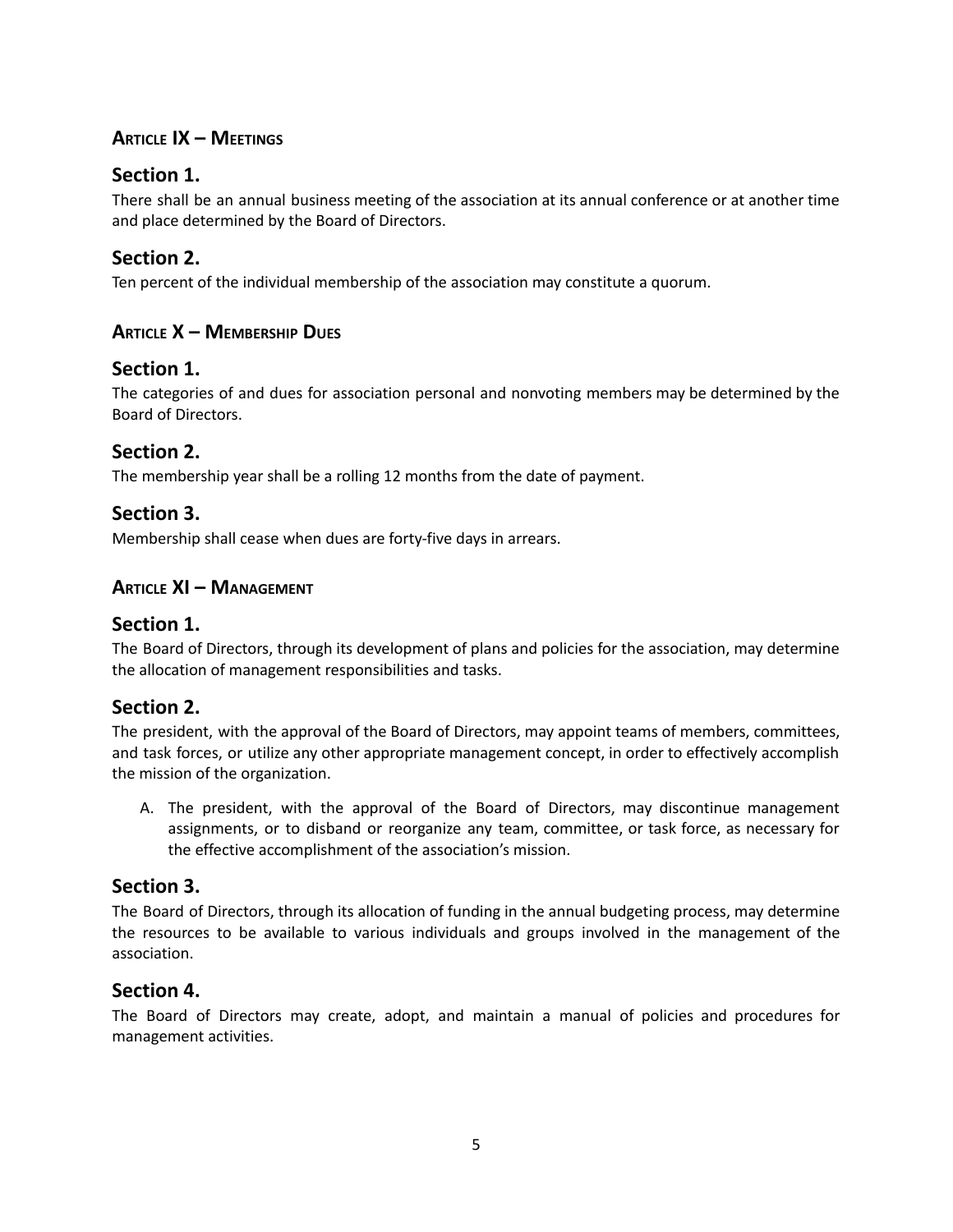# **ARTICLE XII – ROUNDTABLES**

# **Section 1.**

An ILA roundtable may be formed with the approval of the Board of Directors. The purpose of roundtables is to provide programs and services that will meet the needs of individuals and/or institutions that have particular special interests related to the stated mission.

# **Section 2.**

The Board of Directors may establish a roundtable upon the written request of ten (10) or more ILA personal members.

# **Section 3.**

The Board of Directors may establish general guidelines and policies for the operation of roundtables and may provide funding for roundtable activities as part of the annual budget of the association.

# **Section 4.**

The Board of Directors may discontinue a roundtable when it has been determined that the usefulness of the roundtable has ended.

## **ARTICLE XIII – ARCHIVES**

## **Section 1.**

The University of Idaho is the official repository of the Idaho Library Association.

# **Section 2.**

Any significant important papers, correspondence, documents, and records relating to the association's business activities and history are to be preserved.

# **ARTICLE XIV – AFFILIATION WITH ALA**

## **Section 1.**

The Idaho Library Association is a chapter of the American Library Association and is entitled to representation on the ALA Council.

# **Section 2.**

The Board of Directors may elect a member among themselves who is also a member of the American Library Association to serve as ALA Councilor for a term of three years.

- A. The ALA Councilor shall take office at the first meeting of ALA following election and shall be accredited to the Secretary of the ALA Council by the ILA Secretary prior to the first meeting of the ALA after the election.
- B. The ALA Councilor shall fulfill all official ALA responsibilities and serve as liaison between ALA and the state association. In order to keep the membership informed, the ALA Councilor shall submit a written report at the annual business meeting of the association, at the Board of Directors meetings, and at other time for publication in whatever official publication of the association the Board may direct.